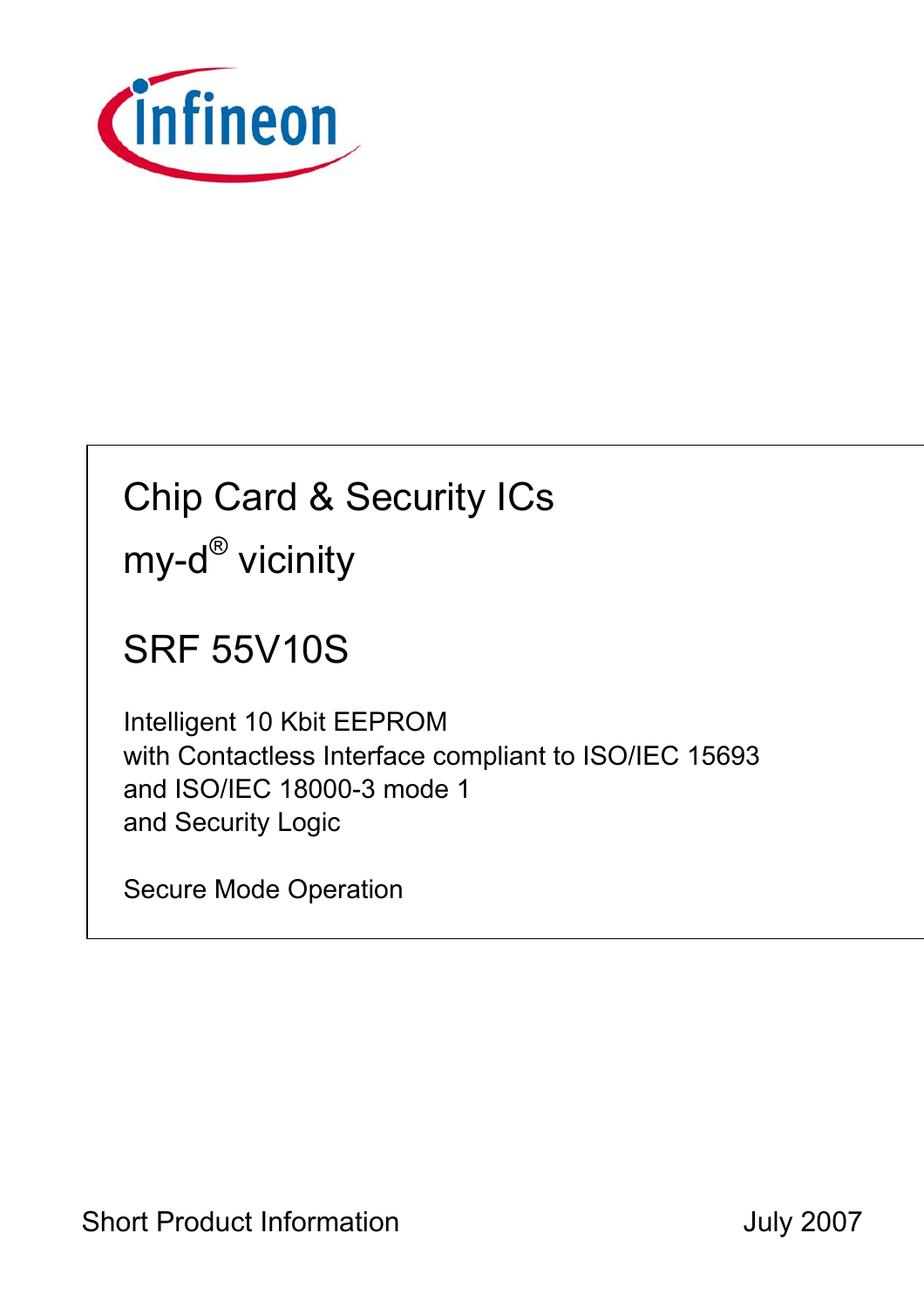| <b>SRF 55V10S Short Product Information</b> |                                        |                                              | Ref.: SRF55V10S ShortProductInfo 2007-06.doc |  |  |
|---------------------------------------------|----------------------------------------|----------------------------------------------|----------------------------------------------|--|--|
|                                             |                                        | Revision History: Current Version 2007-07-02 |                                              |  |  |
| Previous Releases: 2002-07-30               |                                        |                                              |                                              |  |  |
| Page                                        | Subjects (changes since last revision) |                                              |                                              |  |  |
|                                             | Editorial changes                      |                                              |                                              |  |  |

| <b>Important:</b> For further information please contact: |  |
|-----------------------------------------------------------|--|
| Infineon Technologies AG in Munich, Germany,              |  |
| Chip Card & Security ICs,                                 |  |
| Fax +49 (0)89 / 234-955 9372                              |  |
| E-Mail: security.chipcard.ics@infineon.com                |  |

**Published by Infineon Technologies AG, CC Applications Group D-81726 München © Infineon Technologies AG 2007 All Rights Reserved.** 

#### **To our valued customers**

We constantly strive to improve the quality of all our products and documentation. We have spent an exceptional amount of time to ensure that this document is correct. However, we realise that we may have missed a few things. If you find any information that is missing or appears in error, please use the contact section above to inform us. We appreciate your assistance in making this a better document.

#### **Attention please!**

The information herein is given to describe certain components and shall not be considered as warranted characteristics.

Terms of delivery and rights to technical change reserved.

We hereby disclaim any and all warranties, including but not limited to warranties of non-infringement, regarding circuits, descriptions and charts stated herein.

Infineon Technologies is an approved CECC manufacturer.

#### **Information**

For further information on technology, delivery terms and conditions and prices please contact your nearest Infineon Technologies Office in Germany or our Infineon Technologies Representatives world-wide (see address list).

#### **Warnings**

Due to technical requirements components may contain dangerous substances. For information on the types in question please contact your nearest Infineon Technologies Office.

Infineon Technologies Components may only be used in life-support devices or systems with the express written approval of Infineon Technologies, if a failure of such components can reasonably be expected to cause the failure of that life-support device or system, or to affect the safety or effectiveness of that device or system. Life support devices or systems are intended to be implanted in the human body, or to support and/or maintain and sustain and/or protect human life. If they fail, it is reasonable to assume that the health of the user or other persons may be endangered.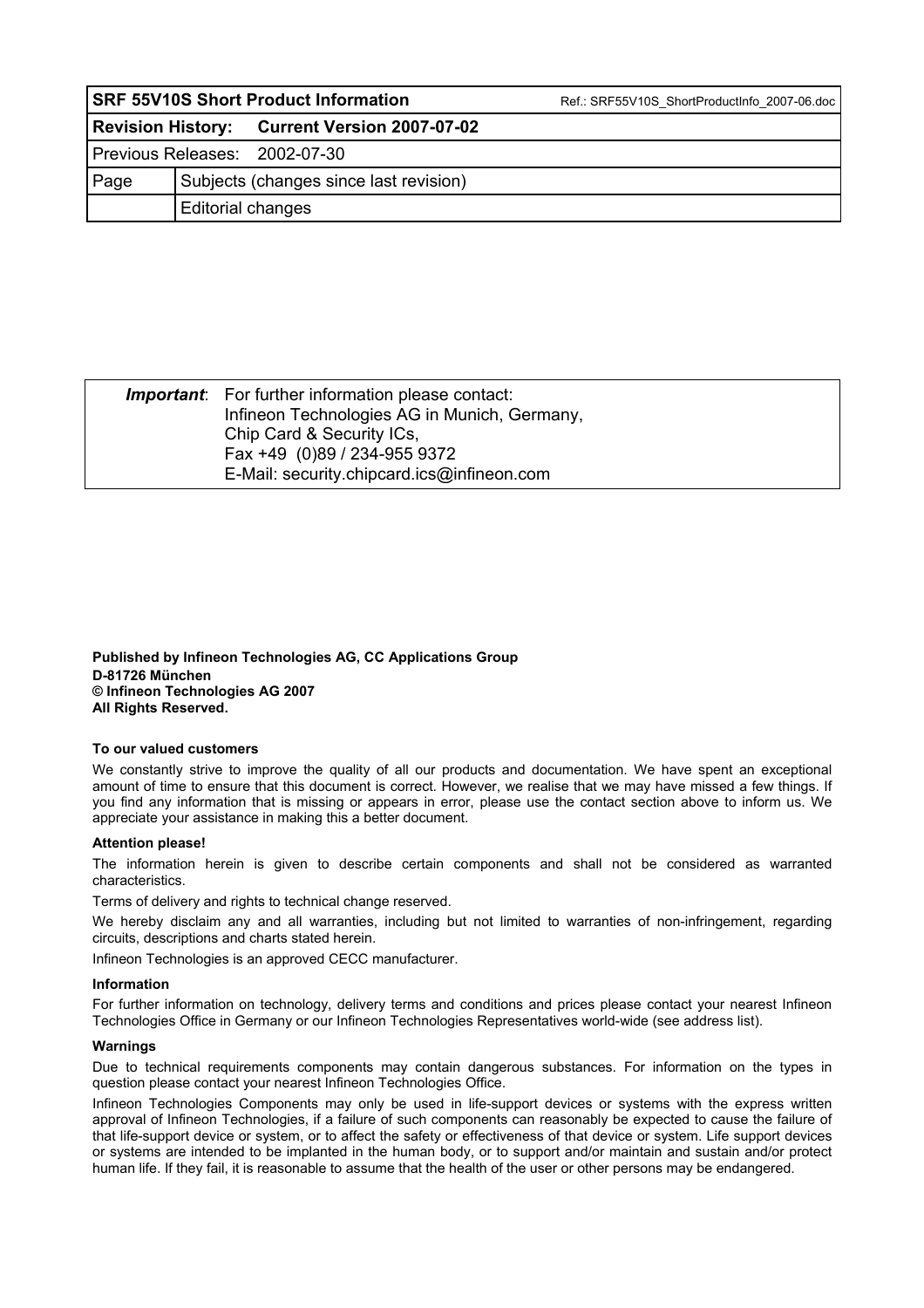

## **Intelligent 10 Kbit EEPROM with Contactless Interface (ISO/IEC 15693 and ISO/IEC 18000-3 mode 1) and Security Logic**

## **Features**

#### **Contactless Interface**

- Physical Interface and Anticollision compliant to ISO/IEC 15693 and ISO/IEC 18000-3 mode 1 — contactless transmission of data and supply energy
	- carrier frequency: 13.56 MHz
	- data rate up to 26 kbit/s
	- anticollision with identification of up to 30 tags/sec
	- read / write distance up to 150 cm depending on reader antenna configuration

#### **10 Kbit EEPROM**

- ISO mode block organization of memory — up to 248 blocks of user memory (block size 4 bytes) applicable for plain memory only
- Custom mode page organization of memory
	- up to 128 pages of user memory (page size 8 bytes for data storage and 2 bytes for administrative purposes in addition)
	- configurable number of sectors (1 to 15) and sector size (1 to 128 pages)
	- configurable Key Area with up to 14 key pairs and configurable User Area
- Unique chip identification number (UID)
- EEPROM programming time per block/page < 4 ms
- **•** EEPROM endurance > 100,000 erase/write cycles<sup>1)</sup>
- Data retention > 10 years<sup>1)</sup>

**Value Counters: up to**  $65536$  **(value range from 0 to**  $2^{16}$ **-1)** 

- each page in the User Area is configurable as a Value Counter
- support of Anti-Tearing

#### **Security Features**

- State-of-the-art challenge and response security algorithm
	- 2-way mutual authentication with 64-bit key
	- 2 keys per sector enable hierarchical key management
	- multi-level security structure possible
	- individual access rights for each key within a sector of each page
	- only one sector can be accessed at a time
	- 32 bit message authentication code (MAC) verifies data integrity
- Transport key on chip delivery

#### **Electrical characteristics**

- ESD protection minimum 2 kV
- Ambient temperature  $-25$  ...  $+70^{\circ}$ C (for the chip)

 $1)$  Values are temperature dependent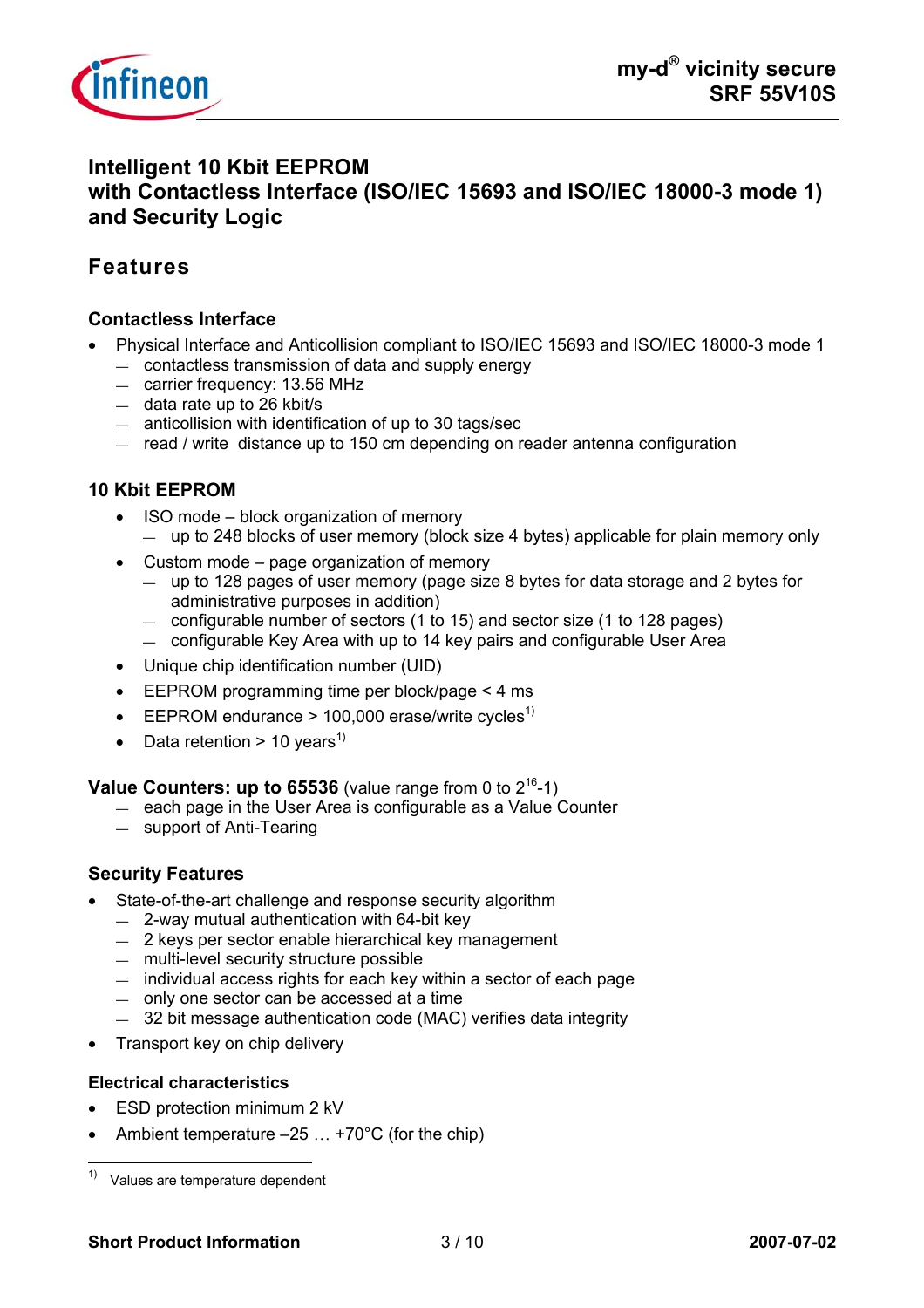

#### **Development Tool**

— my-d<sup>®</sup> Evaluation Kit including my-d<sup>®</sup> Manager Software

#### **1 Ordering and Packaging information**

#### **Table 1: Ordering Information**

| <b>Type</b>                                | Package <sup>1)</sup> | <b>Memory</b><br><b>User</b> | Admin.    | <b>Pages</b> | <b>Ordering Code</b> |
|--------------------------------------------|-----------------------|------------------------------|-----------|--------------|----------------------|
| <b>SRF 55V10S C</b>                        | Sawn wafer            | 1024 bytes                   | 256 bytes | 128          | SP000009268          |
| <b>SRF 55V10S NB</b>                       | NiAu bump wafer       |                              |           |              | SP000310866          |
| SRF 55V10S MFCC1 S-MFCC1-2-1 <sup>2)</sup> |                       |                              |           |              | SP000010036          |
| <b>SRF 55V10S MCC2</b>                     | <b>P-MCC2-2-1</b>     |                              |           |              | SP000009366          |

For more ordering information (wafer thickness and height of NiAu-Bump) please contact your local Infineon sales office.

#### **Pin Description**



#### **Figure 1: Pin Configuration Module Contactless Card – MFCC1 (top / bottom view)**



**Figure 2: Pin Configuration Module Contactless Card – MCC2 (top view)** 

 $1)$ Available as a Module Flip Chip Contactless (MFCC1), Module Contactless Card (MCC) for embedding in plastic cards, as NiAu-bump version (NB) or as a die on sawn / unsawn wafer for customer packaging 2) FCoS™ Flip Chip on Substrate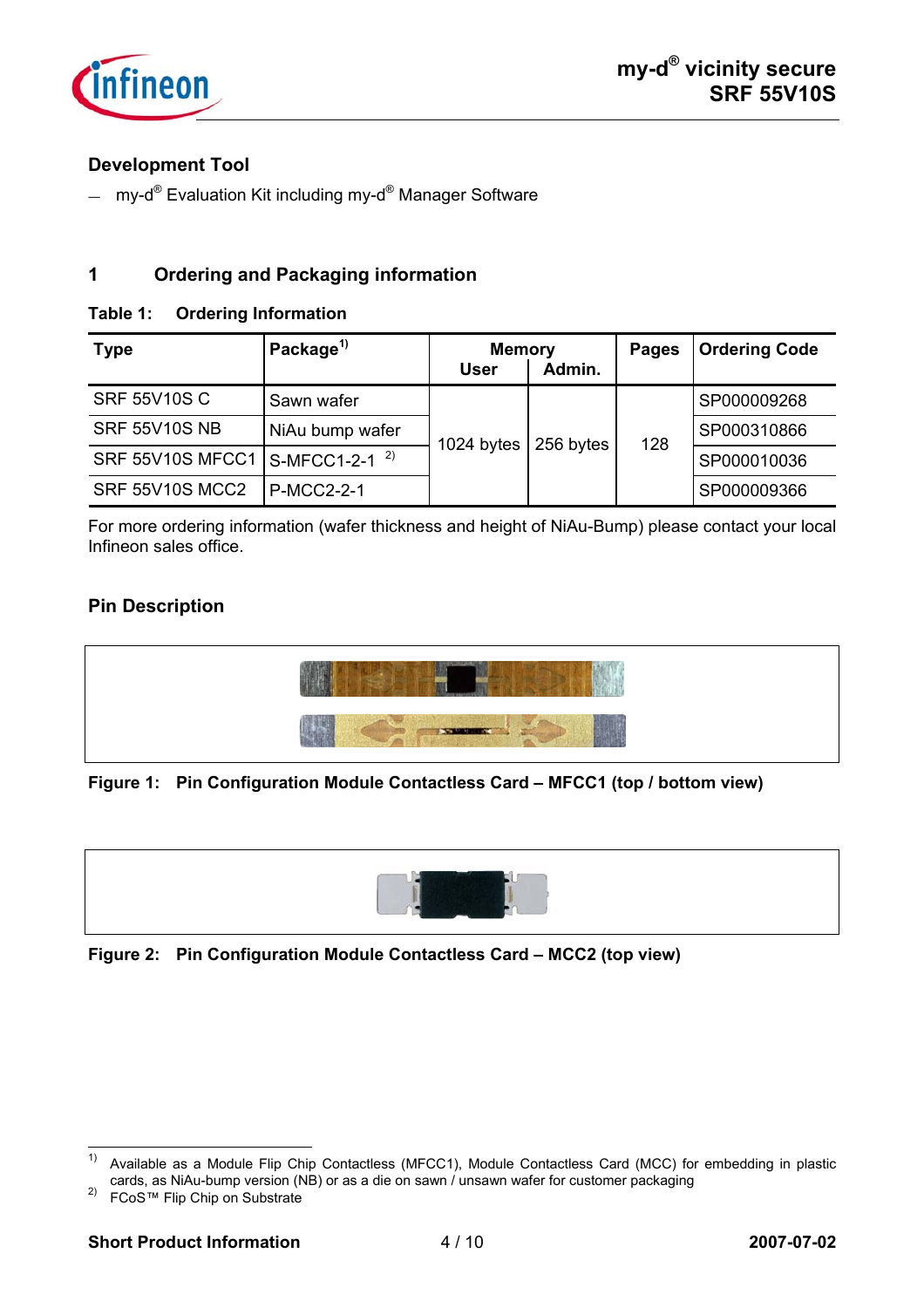



#### **Figure 3: Pad Configuration Die**

#### **Table 2 Pin Definitions and Functions**

| <b>Symbol</b> | <b>Function</b>    |
|---------------|--------------------|
| <b>L</b>      | Antenna connection |
| ЩP            | Antenna connection |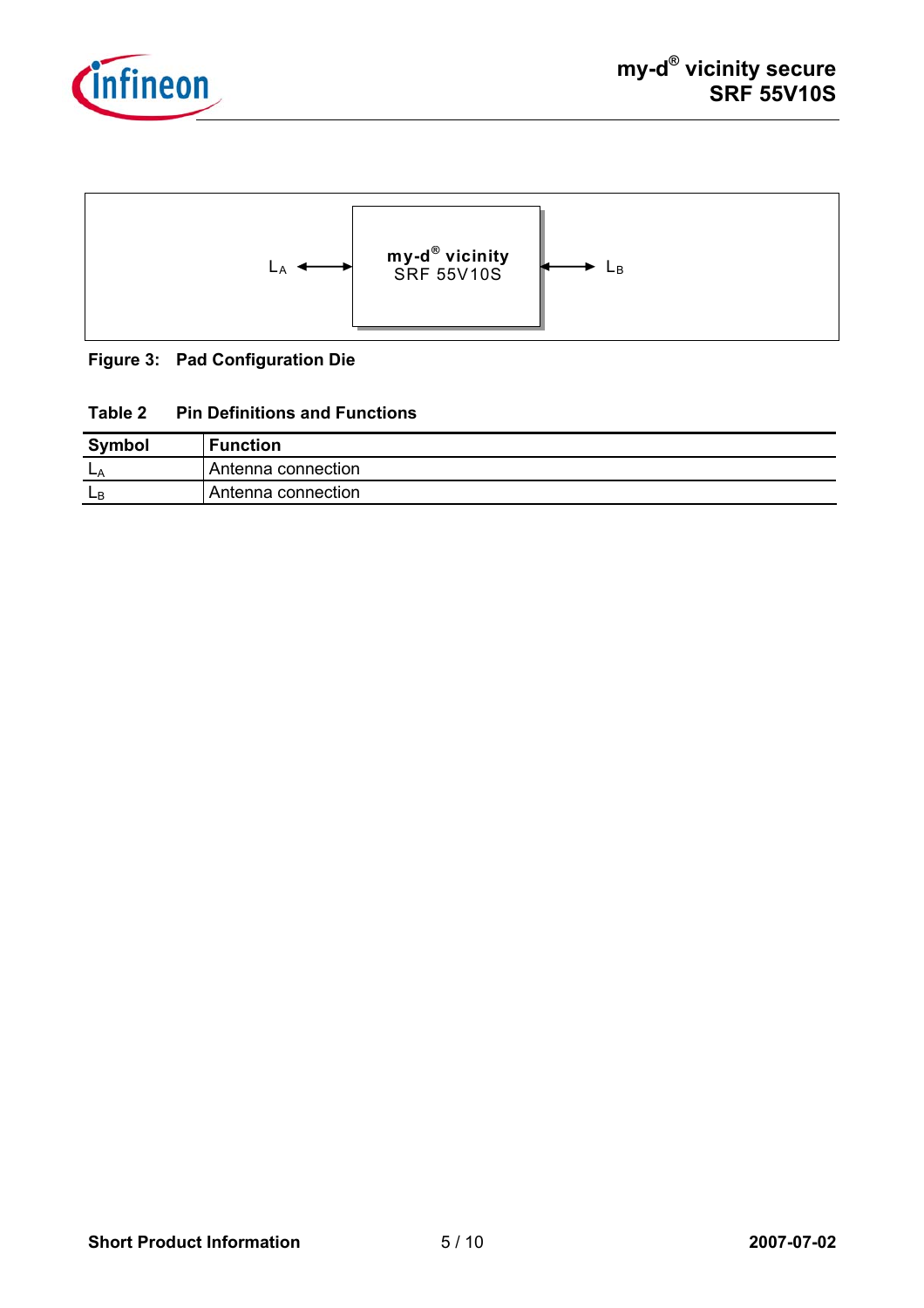

## **2 my-d® product family**

The my-d<sup>®</sup> products are designed to meet increased demands for security and design flexibility. The family of contactless memory my-d® supplies the user with different memory sizes and incorporates security features to enable considerable flexibility in the application design.

The functional architecture, meaning the memory organisation and authentication of my-d<sup>®</sup> products is the same for both, my-d® proximity (ISO/IEC 14443) and my-d® vicinity (ISO/IEC 18000-3 mode 1 or ISO/IEC 15693). This eases the system design and allows simple adaptation between applications.

All my- $d^{\circ}$  products are available in plain mode with open memory access and in secure mode with memory access controlled by authentication procedures.

Flexible controls within the my-d ICs start with plain mode operation and individual page locking for more complex applications various settings in secure mode can be set for multi user / multi application configurations.

In secure mode a cryptographic algorithm based on 64-bit key is available. Mutual authentication, message authentication codes (MAC) and customized access conditions protect the memory against unauthorized access. Configurable value counters featuring anti-tearing functionality are suitable for value token applications, such as limited use transportation tickets.

Architectural interoperability of all my- $d^{\circledast}$  products enables an easy migration from simple to more demanding applications.

In addition, the my-d<sup>®</sup> light (ISO/IEC 18000-3 mode 1 or ISO/IEC 15693) is part of the my-d<sup>®</sup> family. Its optimized command set and memory expands the range of applications to cost sensitive segments.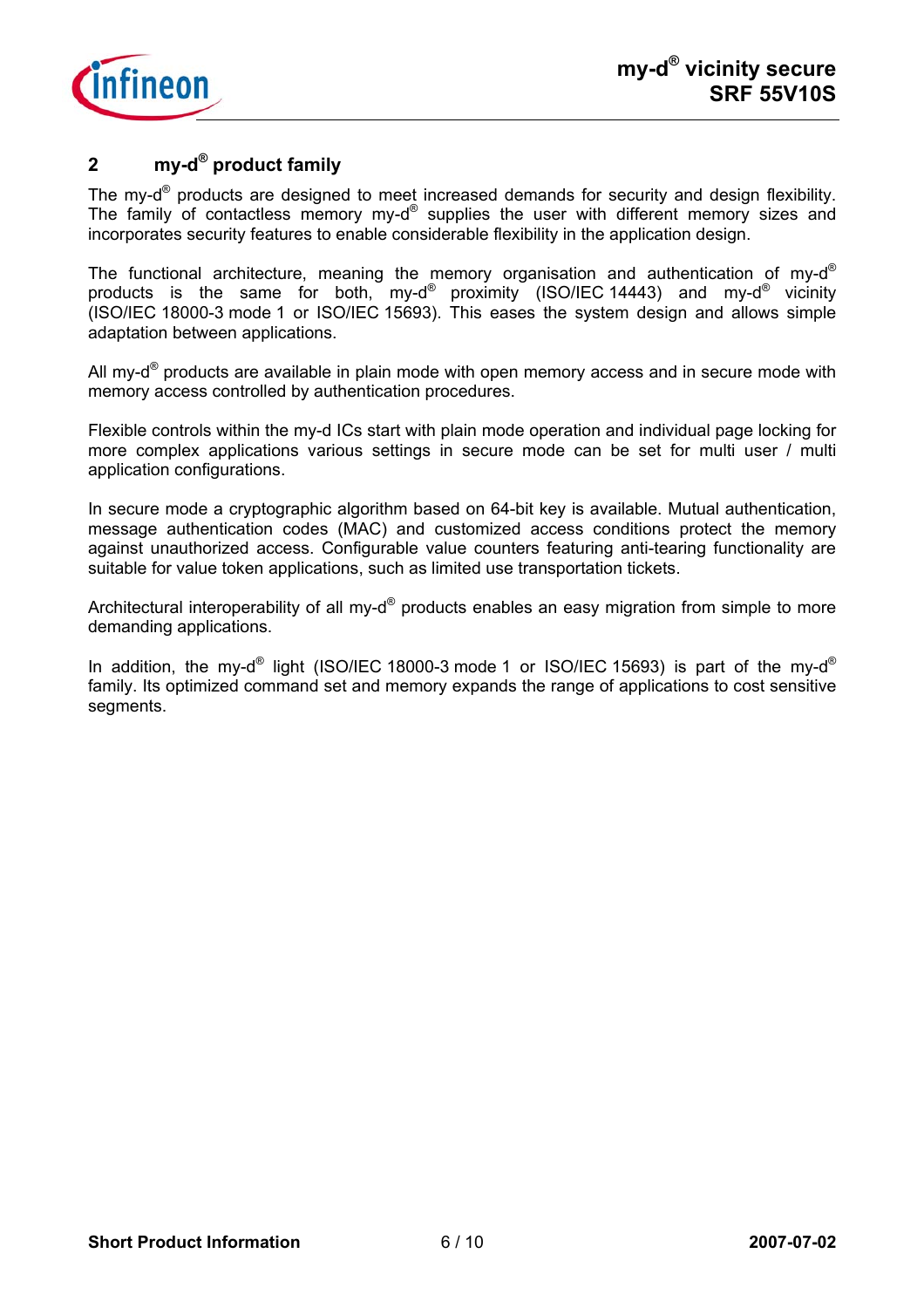

#### **3 SRF 55V10S my-d® vicinity secure**

my- $d^{\circledR}$  vicinity secure focuses on flexible memory and sector configuration at longer read/write distances.

All my-d® vicinity products comply with ISO/IEC 18000-3 mode 1 or ISO/IEC 15693 standards for contactless vicinity smart cards. The power supply and data are transferred to the my-d® products via an antenna. The my-d® vicinity is designed to communicate within the operating distance of up to 1.5m depending on appropriate reader antenna configurations.

### **3.1 Circuit Description**

The my-d® vicinity is made up of an EEPROM memory unit, an analog interface for contactless energy and data transmission, a control unit and a crypto unit.



**Figure 4: Block diagram of the my-d® vicinity secure** 

#### • **Analog Contactless Interface:**

The Analog Contactless Interface comprises the voltage rectifier, voltage regulator and system clock to supply the IC with appropriate power. Additionally the data stream is modulated and demodulated.

• **Operational mode** 

The access to the memory depends on the actual mode of the my- $d^{\circledR}$  vicinity. The memory is accessed according to plain or secure mode after the VICC is selected.

#### • **Authentication Unit (optional use)**

The Authentication Unit generates random numbers, calculates and verifies the message authentication codes (MAC).

#### • **Memory Unit**

The Memory Unit consists of 1280 bytes organised in 128 pages each of 8 user and 2 administration bytes.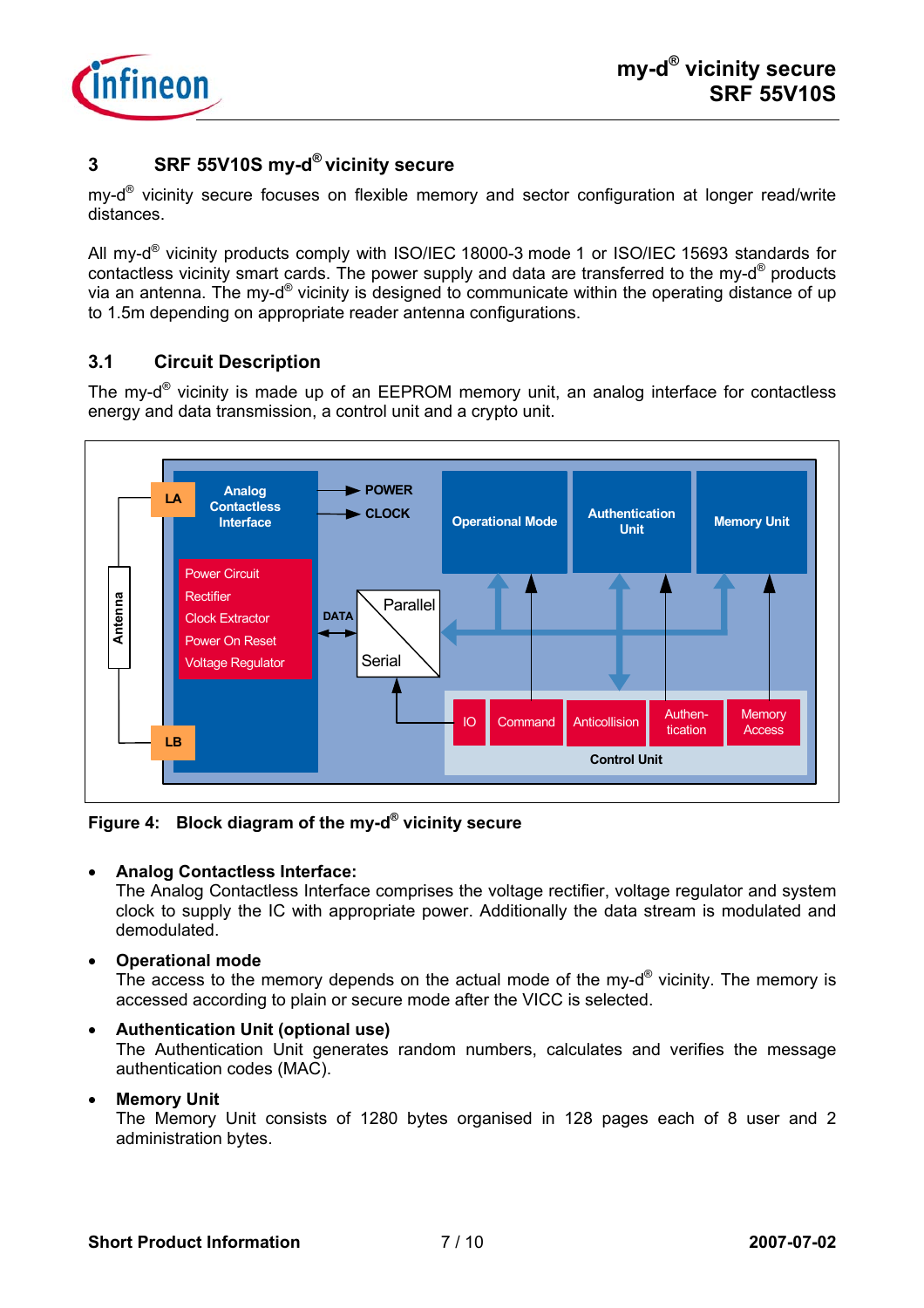

#### • **Control Unit**

The Control Unit decodes and executes all commands. Additionally the control unit is responsible for the correct anticollision and authentication flow.

#### **3.2 Memory Principle**

The my-d<sup>®</sup> vicinity secure features secure memory access.

The User / Key Memory with its flexible organisation permits up to 14 independent secure sectors of a variable size each protected with a 64 bit key pair. Only after a successful authentication a single sector is accessible. In addition, one freely programmable plain sector is available for general purpose use.

The service area contains the UID and manufacturer data. The service area cannot be changed.

The administration area comprises the access conditions and sector information.



**Figure 5: Memory principle of my-d® SRF 55V10S**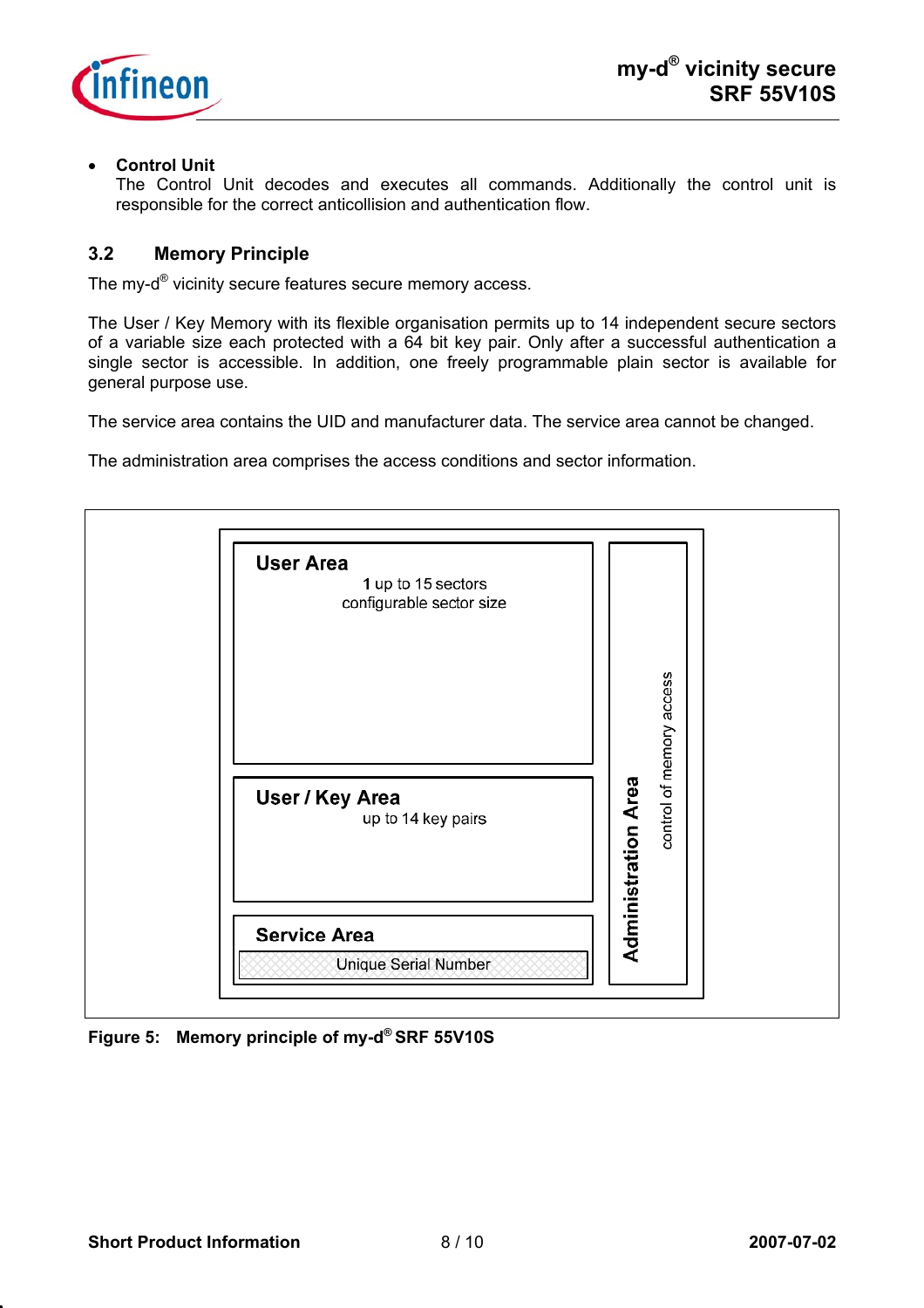

#### **3.3 System Overview**

The system consists of a contactless label and a contactless reader together with an antenna. Operations on protected areas of my-d® vicinity in secure mode require mutual authentication between the label and the reader. To achieve high system security the my-d<sup>®</sup> security algorithm has to be integrated into the reader. A license can be obtained from Infineon Technologies. Optionally, a Security Access Modules (SAM) contains the algorithm for performing the mutual authentication and data integrity check.



**Figure 6: Contactless System Example my-d® vicinity Secure** 

- VICC Vicinity Card according to ISO/IEC 18000-3 mode 1 or ISO/IEC 15693
- optional SAM Security Access Module with contacts according to ISO/IEC 7816

#### **Contactless Energy and Data Transfer**

The read / write distance is up to 1.5 m depending on an appropriate reader antenna configuration. The label antenna consists of a simple coil with few turns. Contactless labels are passive. The RF communication interface exchanges data with data rates of up to 26 kbit/s.

An intelligent anticollision function enables operation of more than one label in the field simultaneously. The anticollision algorithm selects each label individually and ensures that the